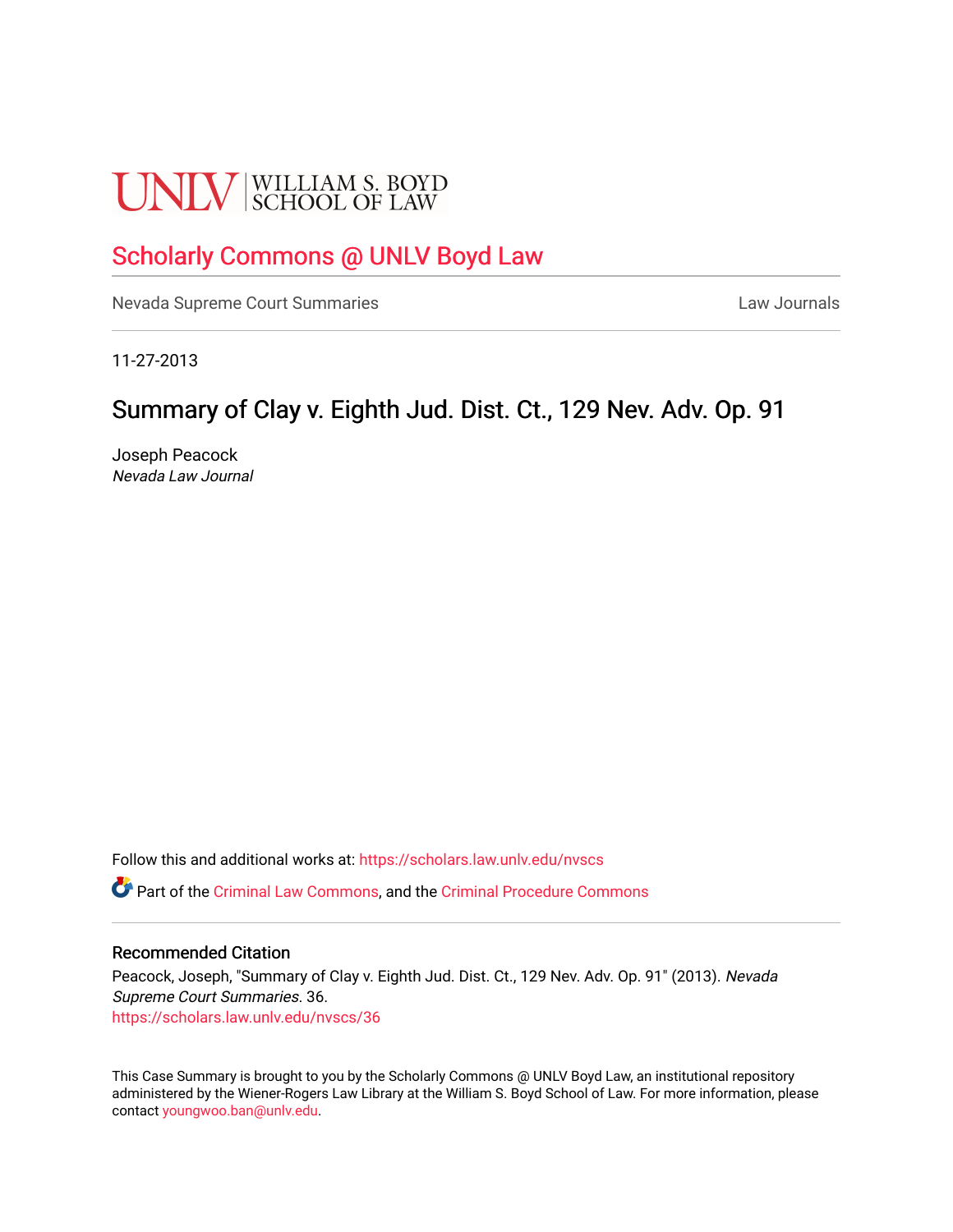*Clay v. Eighth Jud. Dist. Ct.*, 129 Nev. Adv. Op. 91 (Nov. 27, 2013)<sup>1</sup>

#### CRIMINAL LAW: INSPECTION OF SEALED JUVENILE RECORDS TO FACILITATE PROSECUTION

#### **Summary**

The Court determined one issue: whether NRS 62H.170(2)(c) or NRS 62H.170(3) permits the State to inspect a defendant's sealed juvenile record to obtain information for use against that defendant in a subsequent criminal prosecution.

#### **Disposition**

Nevada law does not permit a district attorney to inspect a person's sealed juvenile records to obtain information that will be used against him or her in a subsequent proceeding..

#### **Factual and Procedural History**

The defendant is charged with two counts of first-degree murder and related offenses. The State filed a motion in juvenile court, requesting the release of the defendant's juvenile record. In the hearing on the State's motion, the defendant conceded that his juvenile record could be used during the penalty phase of his trial, and the State agreed that the records would not be used during the guilt phase.

The juvenile court's oral ruling resolved the issue of when the records could be released, but the written order unsealed and released the records "for use in the prosecution," without addressing the timing issue. Based on the discussion in juvenile court and the court's oral order, the written order was interpreted to refer only to the sentencing phase.

The defendant filed this petition for a writ of mandamus or prohibition, seeking to vacate the unsealing and release of his juvenile record.

#### **Discussion**

As a threshold issue, the Court addressed the styling of the petition, which the defendant filed as a petition seeking a writ of mandamus or prohibition. The Court may issue a writ of mandamus to correct an arbitrary or capricious exercise of discretion.<sup>2</sup> A writ of prohibition, on the other hand, is only available to halt a proceeding when a court lacks jurisdiction.<sup>3</sup> The juvenile court had proper jurisdiction to hear the State's motion to release the defendant's records. Therefore, a writ of prohibition is not available to this defendant.

However, the defendant does have the right to seek a writ of mandamus in this case. The Court has the discretion to hear a petition for an extraordinary writ and it will do so when there is an important issue of law that requires clarification.<sup>4</sup> In this case, the Court determined that there was an unclear and important matter of law in question. Specifically, the language of the relevant

 $\frac{1}{1}$  $\frac{1}{2}$  By Joseph Peacock.

<sup>&</sup>lt;sup>2</sup> Round Hill Gen. Imp. Dist. v. Newman, 97 Nev. 601, 604, 637 P.2d 534, 536 (1981).

<sup>&</sup>lt;sup>3</sup> NEV. REV. STAT.  $\hat{\S}$  34.320 (2011).

Schuster v. Eighth Judicial Dist. Court, 123 Nev. 187, 190, 160 P.3d 873, 875 (2007).